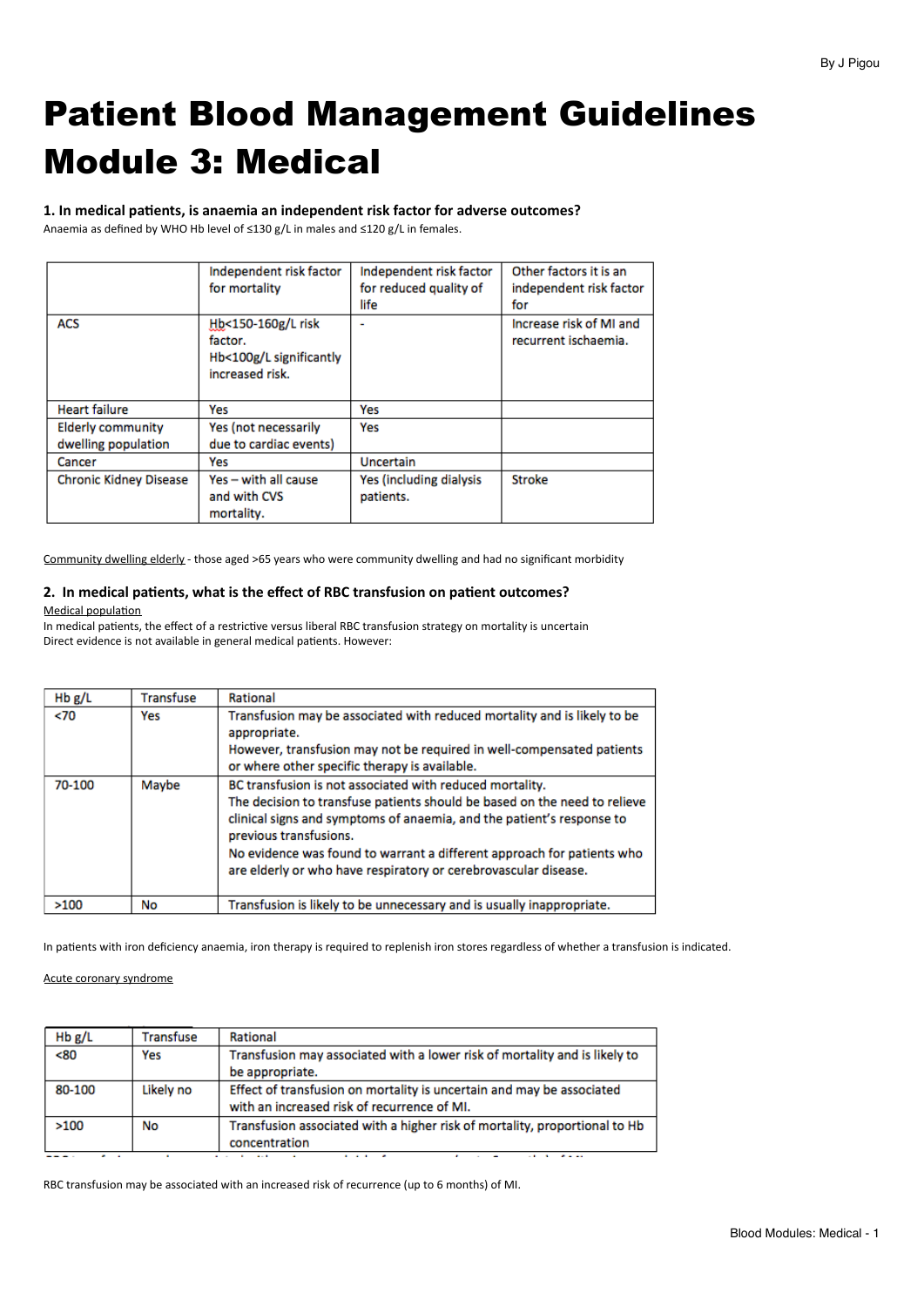#### **Heart failure**

In patients with heart failure, the effect of RBC transfusion on the risk of mortality is uncertain. In all patients with heart failure, there is an increased risk of transfusion-associated circulatory overload. This needs to be considered in all transfusion decisions.

#### Cancer

In patients with cancer, the aetiology of anaemia is often multifactorial; where appropriate, reversible causes should be identified and treated. There is a lack of specific evidence relating to the effects of RBC transfusion in patients with cancer. Any decision to transfuse should be based on the need to relieve clinical signs and symptoms of anaemia.

# 3. In medical patients, what is the effect of non-transfusion interventions to increase Hb concentration on morbidity, mortality and need for RBC blood transfusion?

Erythropoietin is secreted by the kidneys in response to hypoxia and stimulates erythropoiesis in the marrow. A reduction in renal mass may contribute to reduced erythropoietin levels, and therefore anaemia

Iron deficiency results when iron losses or requirements exceed absorption; it is often multifactorial, and may be absolute or relative.

Relative iron deficiency is commonly referred to as functional iron deficiency (FID). A patient with FID has adequate stores of iron, but the iron cannot be mobilized for erythropoiesis, which is mediated by elevated hepcidin

The serum ferritin level is the most readily available and useful index of iron deficiency.

Ferritin level <15  $\text{mcg/L} = \text{iron deficiency}$ ,

Ferritin level  $15 - 30$  mcg/L = highly suggestive iron deficiency

Ferritin is also an acute-phase protein and is elevated in inflammation, infection, liver disease and malignancy.

|                             | Cancer                            | Heart<br>failure | CRF                                                               | Elderly | <b>IBD</b> | Myelod<br>ysplasia |
|-----------------------------|-----------------------------------|------------------|-------------------------------------------------------------------|---------|------------|--------------------|
| ESA + Mortality             | Increases                         | Unknown          | Unknown<br>– to a <u>Hb.</u><br>100-110                           | Unknown |            | Unknown            |
| ESA + functional<br>status  | Improves                          | Improve          | Maybe<br>improves                                                 | Unknown |            | Unknown            |
| ESA+transfusion<br>need     | Decreases                         | Unknown          | Decreases                                                         |         |            | Decreases          |
| ESA+ thrombotic<br>events   | Increases                         | Unknown          | Increases<br>if targeting<br>Hb>130                               | Unknown |            | Unknown            |
| ESA + Iron                  | Unknown<br>effect on<br>mortality |                  |                                                                   |         |            |                    |
| Iron +mortality             | Unknown                           | Unknown          | Unknown                                                           |         | Unknown    |                    |
| Iron + functional<br>status | Unknown                           | Improves         | Improve                                                           |         | Unknown    |                    |
| Iron+transfusion<br>Need    |                                   |                  | Improved<br>if on<br>dialysis<br>Unknown<br>if not on<br>dialysis |         |            |                    |

ESA use is less effective in patients with chronic renal failure who have absolute or functional iron deficiency.

#### 4. In medical patients, what is the effect of FFP, cryoprecipitate, fibrinogen concentrate, and/or platelet transfusion on patient **outcomes?**

#### Fresh frozen plasma

The routine use of FFP in medical patients with coagulopathy (including those with liver impairment) is not supported.

Tests for coagulation correlate poorly with bleeding risk in liver impairment

#### Fibrinogen and cryoprecipitate

The routine use of cryoprecipitate or fibrinogen concentrate in medical patients with coagulopathy is not advised

#### Platelet transfusion

Platelet transfusion may be indicated for the prevention and treatment of haemorrhage in patients with thrombocytopenia or platelet function defects. Platelet transfusionsare not indicated in all causes of thrombocytopenia, and may be contraindicated in certain conditions (e.g. TTP and HIT). Thus, the cause of the

thrombocytopenia should be established and expert opinion sought.

In patients with chronic failure of platelet production (e.g. myelodysplasia or aplastic anaemia), a specific threshold for transfusion may not be appropriate. These patients are best managed on an individual basis, in consultation with a relevant expert.

Long-term prophylactic platelet transfusions may be best avoided because of the risk of complications (e.g. alloimmunisation and platelet refractoriness). Therapeutic platelet transfusions could be considered for treatment of bleeding